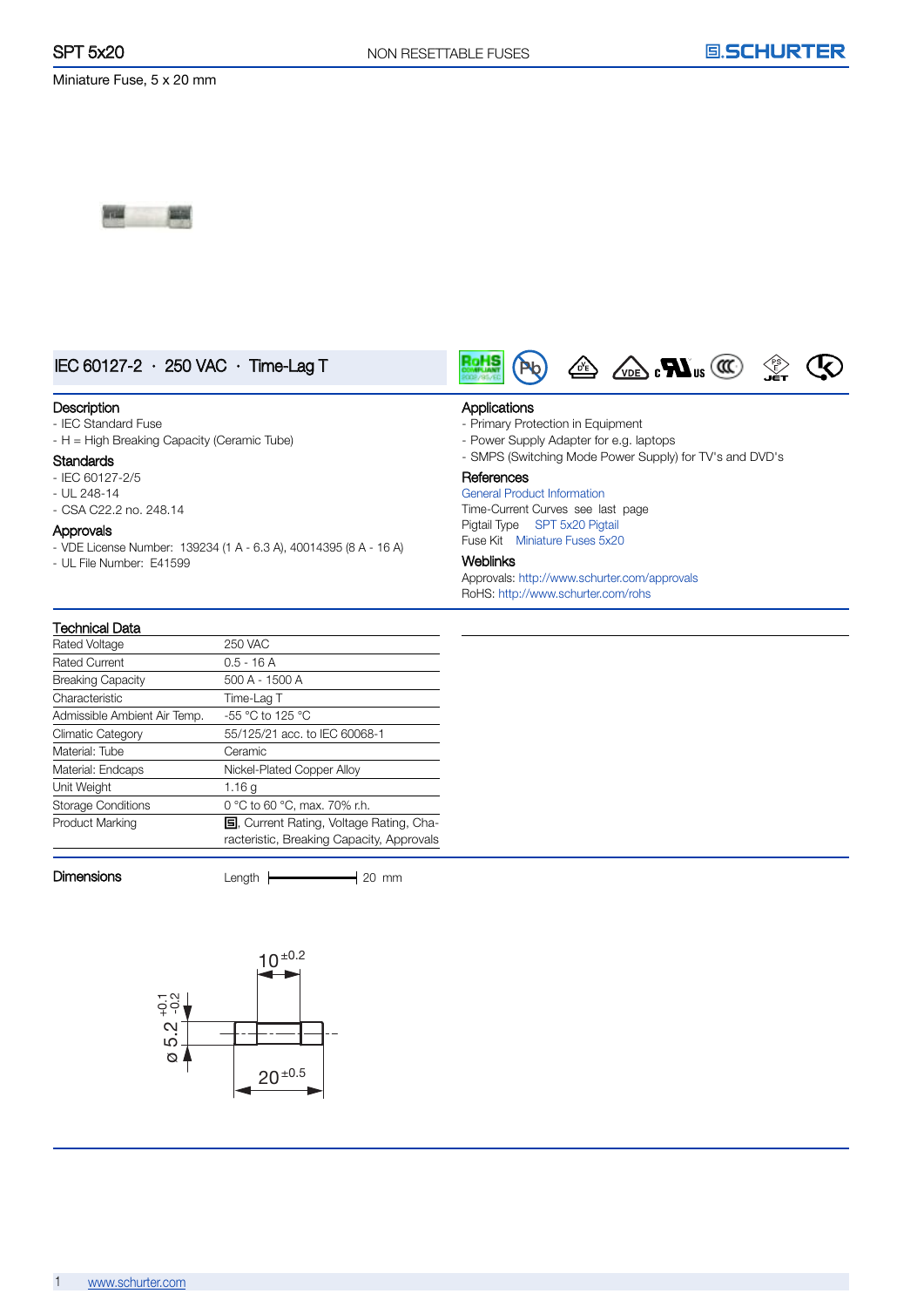## Pre-Arcing Time

| <b>Rated Current In</b> | $1.5 \times ln$<br>min. | $2.1 \times \ln$<br>max. | $2.75 \times \ln$<br>min. | $2.75 \times \ln$<br>max. | $4.0 \times \ln$<br>min. | $4.0 \times h$<br>max. | $10.0 \times \ln$<br>min. | $10.0 \times \ln$<br>max. |
|-------------------------|-------------------------|--------------------------|---------------------------|---------------------------|--------------------------|------------------------|---------------------------|---------------------------|
| $0.5 A - 0.8 A$         | $60$ min                | $30$ min                 | $250$ ms                  | 80s                       | 50 <sub>ms</sub>         | 5s                     | 5 <sub>ms</sub>           | 150 ms                    |
| $1A - 3.15A$            | $60$ min                | $30 \text{ min}$         | 750 ms                    | 80s                       | $95 \text{ ms}$          | 5s                     | $10 \text{ ms}$           | $150$ ms                  |
| $4A - 6.3A$             | $60$ min                | $30 \text{ min}$         | 750 ms                    | 80s                       | $150 \text{ ms}$         | 5s                     | $10 \text{ ms}$           | $150$ ms                  |
| $8A - 10A$              | $30 \text{ min}$        | 30 min                   | 750 ms                    | 80 s                      | $150$ ms                 | 5s                     | 10 <sub>ms</sub>          | $150$ ms                  |
| $12.5A - 16A$           | $15 \text{ min}$        | $30$ min                 | 750 ms                    | 80s                       | $150$ ms                 | 5s                     | $20 \text{ ms}$           | 150 ms                    |

### Variants

| <b>Order Number</b> | <b>Rated Cur-</b><br>rent [A] | <b>Rated Vol-</b><br>tage [VAC] | Breaking<br>Capacity | <b>Voltage Drop</b><br>[mV] | <b>Voltage Drop</b><br>1.0 In max 1.0 In typ [mV] | <b>Power Dissi-</b><br>pation 1.5 In<br>max [mW] | <b>Power Dissi-</b><br>pation 1.5 In<br>typ [mW] | Melting Pt<br>10.0 In typ<br>[A <sup>2</sup> s] | $\frac{1}{2}$ | $\sqrt{\sum_{VDE}}$ : $\blacksquare$ |           | ∕PS<br>∖E<br>JĖT |  |
|---------------------|-------------------------------|---------------------------------|----------------------|-----------------------------|---------------------------------------------------|--------------------------------------------------|--------------------------------------------------|-------------------------------------------------|---------------|--------------------------------------|-----------|------------------|--|
| 0001.2501           | 0.5                           | 250                             | 1)                   | 850                         | 360                                               | 1600                                             | 500                                              | 0.5                                             |               |                                      | $\bullet$ |                  |  |
| 0001.2502           | 0.63                          | 250                             | 1)                   | 650                         | 330                                               | 1600                                             | 500                                              | 1.55                                            |               |                                      | $\bullet$ |                  |  |
| 0001.2503           | 0.8                           | 250                             | 1)                   | 500                         | 260                                               | 1600                                             | 500                                              | 2.3                                             |               |                                      | $\bullet$ |                  |  |
| 0001.2504           | 1                             | 250                             | 1)                   | 350                         | 180                                               | 2500                                             | 500                                              | 1.1                                             | $\bullet$     |                                      | $\bullet$ |                  |  |
| 0001.2505           | 1.25                          | 250                             | 1)                   | 300                         | 150                                               | 2500                                             | 500                                              | 1.86                                            | $\bullet$     |                                      | ●         |                  |  |
| 0001.2506           | 1.6                           | 250                             | 1)                   | 200                         | 130                                               | 2500                                             | 500                                              | 4.35                                            | $\bullet$     |                                      |           |                  |  |
| 0001.2507           | $\overline{2}$                | 250                             | 1)                   | 190                         | 120                                               | 2500                                             | 600                                              | 9.2                                             | $\bullet$     |                                      | $\bullet$ |                  |  |
| 0001.2508           | 2.5                           | 250                             | 1)                   | 180                         | 100                                               | 2500                                             | 600                                              | 11.7                                            | $\bullet$     |                                      | $\bullet$ |                  |  |
| 0001.2509           | 3.15                          | 250                             | 1)                   | 140                         | 100                                               | 4000                                             | 800                                              | 33.7 $\bullet$                                  |               |                                      | ●         |                  |  |
| 0001.2510           | 4                             | 250                             | 1)                   | 100                         | 90                                                | 4000                                             | 900                                              | 62.4                                            | $\bullet$     |                                      |           |                  |  |
| 0001.2511           | 5                             | 250                             | 1)                   | 100                         | 90                                                | 4000                                             | 1200                                             | 97.5                                            | $\bullet$     |                                      | 0         |                  |  |
| 0001.2512           | 6.3                           | 250                             | 1)                   | 100                         | 70                                                | 4000                                             | 1200                                             | 171                                             | $\bullet$     |                                      |           |                  |  |
| 0001.2513           | 8                             | 250                             | 2)                   | 100                         | 70                                                | 4000                                             | 1300                                             | 268                                             |               |                                      |           |                  |  |
| 0001.2514           | 10                            | 250                             | 2)                   | 100                         | 70                                                | 4000                                             | 2100                                             | 400                                             |               | $\bullet$                            |           | $\bullet$        |  |
| 0001.2515           | 12.5                          | 250                             | 3)                   |                             | 70                                                |                                                  | 3100                                             | 563                                             |               |                                      |           |                  |  |
| 0001.2516           | 16                            | 250                             | 3)                   |                             | 70                                                |                                                  | 4000                                             | 1500                                            |               | $\bullet$                            | $\bullet$ |                  |  |

1) IEC: H = 1500 A @ 250 VAC, p.f. = 0.7 - 0.8

1) UL: 10 kA @ 125 VAC, p.f. = 0.7 - 0.8 / 1500 A @ 250 VAC, p.f. = 0.7 - 0.8

2) IEC + UL: 1000 A @ 250 VAC

3) IEC: 500 A @ 250 VAC

3) UL: 500 A @ 125 VAC, p.f. = 0.7 - 0.8 / 1000 A @ 125 VAC / 500 A @ 250 VAC

Packaging Unit Small Box Pack (10 pcs.) xxxx.xxxx.G Bulk 128 x 91 x 60 mm (1000 pcs.)